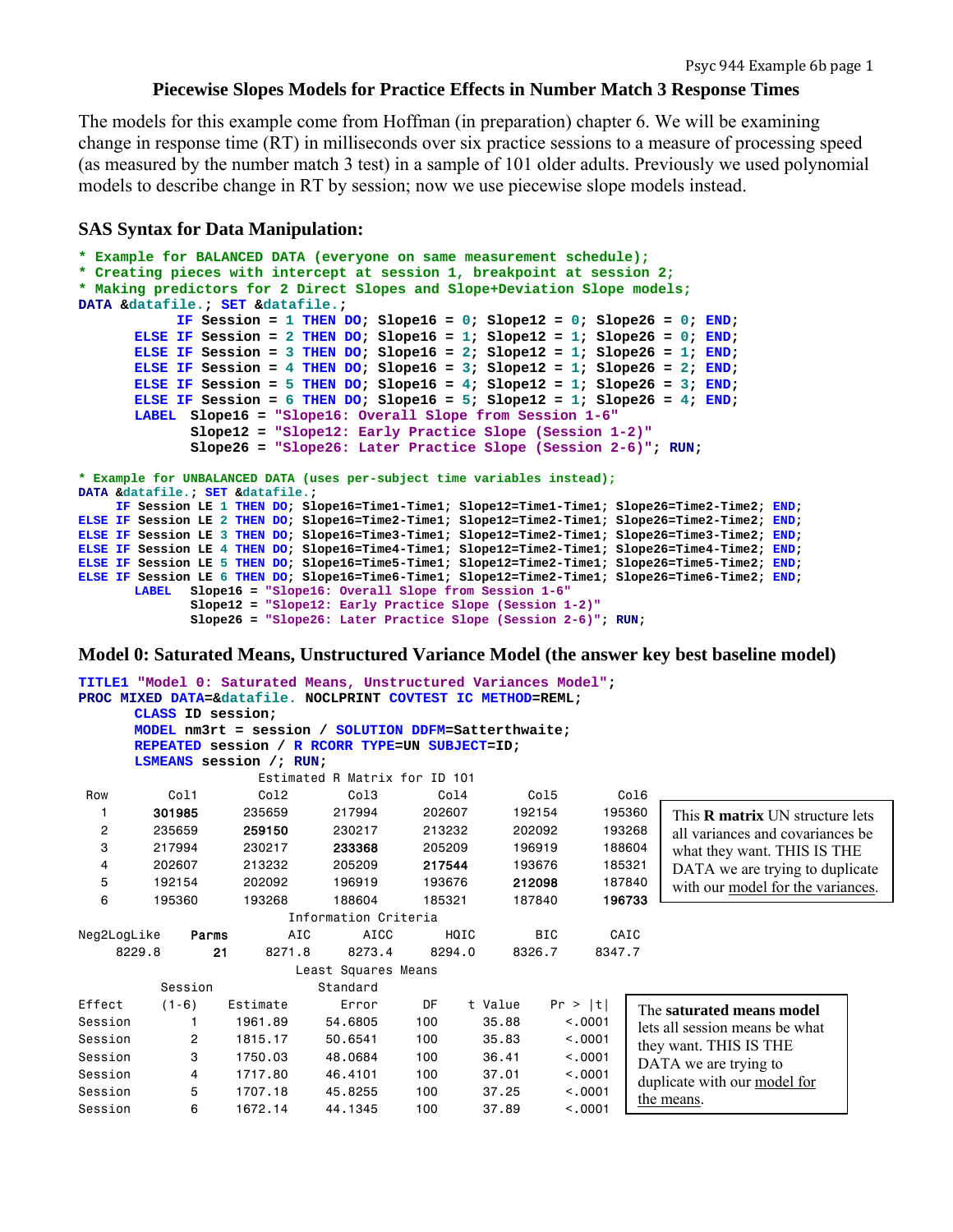slopes to the model.

## **Model 4a: Fixed Slope12, Fixed Slope26, Random Intercept Model**

| Level 1: $y_{ti} = \beta_{0i} + \beta_{1i} (Slope12_{ti}) + \beta_{2i} (Slope26_{ti}) + e_{ti}$ |
|-------------------------------------------------------------------------------------------------|
| Level 2: Intercept: $\beta_{0i} = \gamma_{00} + U_{0i}$                                         |
| Slope12: $\beta_{1i} = \gamma_{10}$                                                             |
| Slope26: $\beta_{2i} = \gamma_{20}$                                                             |

**TITLE1 "Model 4a: Fixed Slope12, Fixed Slope26, Random Intercept Model"; PROC MIXED DATA=&datafile. NOCLPRINT COVTEST IC METHOD=REML; CLASS ID session; MODEL nm3rt = Slope12 Slope26 / SOLUTION DDFM=Satterthwaite; RANDOM INTERCEPT / V VCORR TYPE=UN SUBJECT=ID; REPEATED session / R TYPE=VC SUBJECT=ID; ESTIMATE "Session 1 Predicted Mean" Intercept 1 Slope12 0 Slope26 0; ESTIMATE "Session 2 Predicted Mean" Intercept 1 Slope12 1 Slope26 0; ESTIMATE "Session 3 Predicted Mean" Intercept 1 Slope12 1 Slope26 1; ESTIMATE "Session 4 Predicted Mean" Intercept 1 Slope12 1 Slope26 2; ESTIMATE "Session 5 Predicted Mean" Intercept 1 Slope12 1 Slope26 3; ESTIMATE "Session 6 Predicted Mean" Intercept 1 Slope12 1 Slope26 4; ESTIMATE "Difference between slopes" Slope12 -1 Slope26 1; RUN;** 

|           |             |                  | Iteration History             |            |       |      |                                   |
|-----------|-------------|------------------|-------------------------------|------------|-------|------|-----------------------------------|
| Iteration | Evaluations |                  | -2 Res Log Like               | Criterion  |       |      |                                   |
|           | 0           |                  | 9188.48345679                 |            |       |      |                                   |
|           |             |                  | 8382.68712287                 | 0,00000000 |       |      |                                   |
|           |             |                  | Estimated R Matrix for ID 101 |            |       |      |                                   |
| Row       | Co11        | Col <sub>2</sub> | Col3                          | Col4       | Col5  | Col6 |                                   |
|           | 34098       |                  |                               |            |       |      | This <b>R</b> matrix VC structure |
| 2         |             | 34098            |                               |            |       |      | (equal variance over time, no     |
| 3         |             |                  | 34098                         |            |       |      | covariance of any kind) will      |
| 4         |             |                  |                               | 34098      |       |      | be used repeatedly as we add      |
| 5         |             |                  |                               |            | 34098 |      | fixed and random piecewise        |

|     |           | Estimated G Matrix |                   |
|-----|-----------|--------------------|-------------------|
| Row | Fffect    | Person ID          | C <sub>0</sub> 11 |
|     | Intercept | 101                | 202683            |

5 34098

 $6$  34098

|                |        | Estimated V                               | Matrix for       | ID 101           |        |        |                          |
|----------------|--------|-------------------------------------------|------------------|------------------|--------|--------|--------------------------|
| Row            | Col1   | Col <sub>2</sub>                          | Col <sub>3</sub> | Col <sub>4</sub> | Col5   | Col6   |                          |
|                | 236781 | 202683                                    | 202683           | 202683           | 202683 | 202683 | This random intercept    |
| 2              | 202683 | 236781                                    | 202683           | 202683           | 202683 | 202683 | model predicts a         |
| 3              | 202683 | 202683                                    | 236781           | 202683           | 202683 | 202683 | compound symmetry        |
| 4              | 202683 | 202683                                    | 202683           | 236781           | 202683 | 202683 | pattern for the V matrix |
| 5              | 202683 | 202683                                    | 202683           | 202683           | 236781 | 202683 | (equal variance, equal   |
| 6              | 202683 | 202683                                    | 202683           | 202683           | 202683 | 236781 | covariance over time).   |
|                |        |                                           |                  |                  |        |        |                          |
|                |        | Estimated V Correlation Matrix for ID 101 |                  |                  |        |        |                          |
| Row            | Col1   | Col2                                      | Col <sub>3</sub> | Col4             | Col5   | Col6   |                          |
|                | 1.0000 | 0.8560                                    | 0.8560           | 0.8560           | 0.8560 | 0.8560 |                          |
| $\overline{c}$ | 0.8560 | 1,0000                                    | 0.8560           | 0.8560           | 0.8560 | 0.8560 |                          |
| 3              | 0.8560 | 0.8560                                    | 1.0000           | 0.8560           | 0.8560 | 0.8560 |                          |
| 4              | 0.8560 | 0.8560                                    | 0.8560           | 1,0000           | 0.8560 | 0.8560 |                          |
| 5              | 0.8560 | 0.8560                                    | 0.8560           | 0.8560           | 1,0000 | 0.8560 |                          |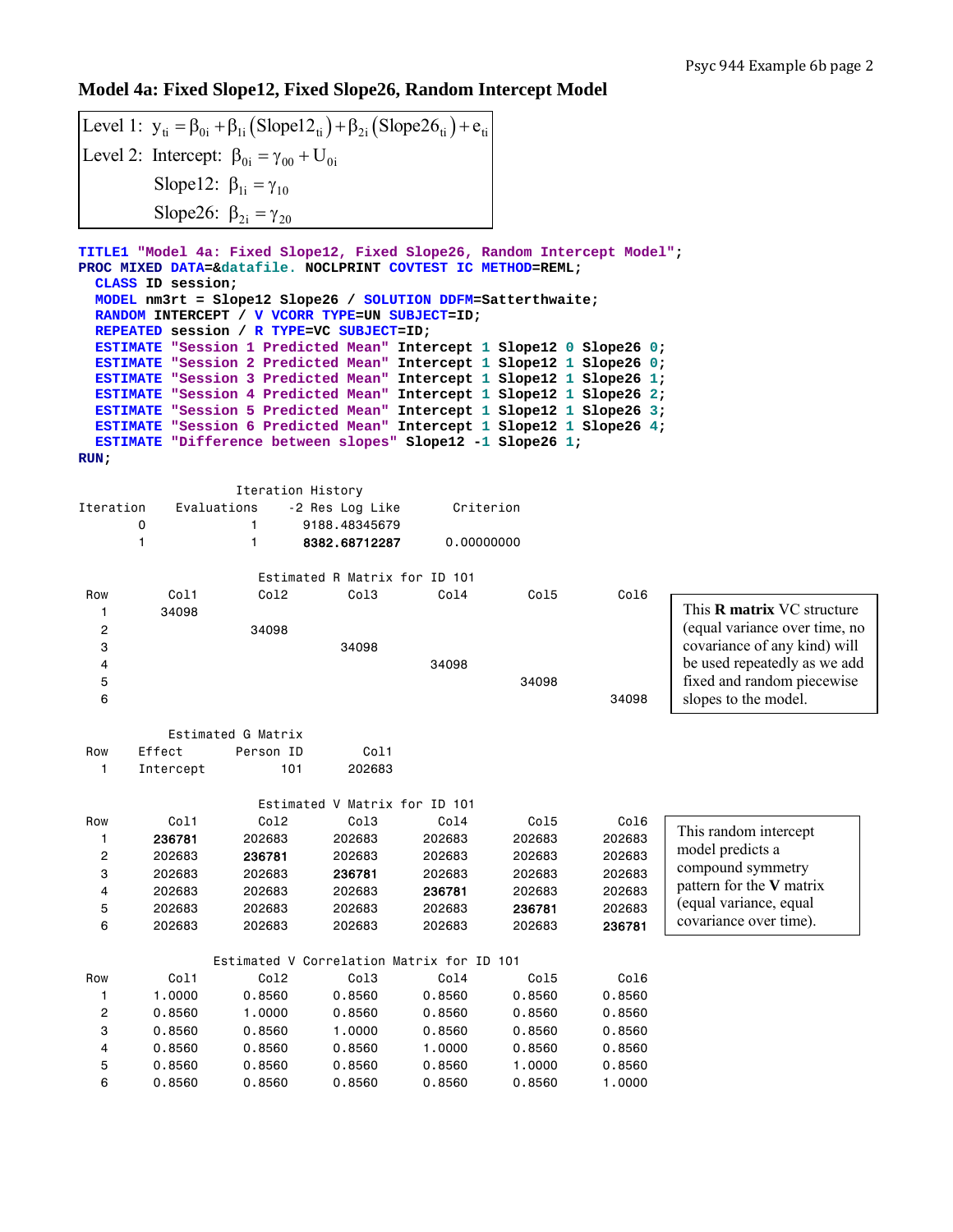#### Covariance Parameter Estimates

|                       |                                  |                            | Standard    | Z        |     |                                |         |
|-----------------------|----------------------------------|----------------------------|-------------|----------|-----|--------------------------------|---------|
| Cov Parm              | Subject                          | Estimate                   | Error       | Value    |     | Pr > Z                         |         |
| UN(1,1)               | ID                               | 202683                     | 29470       | 6.88     |     | < 0.001                        |         |
| Session               | ΙD                               | 34098                      | 2150.11     | 15,86    |     | < .0001                        |         |
|                       |                                  |                            |             |          |     |                                |         |
|                       | Fit Statistics                   |                            |             |          |     | Are the fixed piecewise slopes |         |
| -2 Res Log Likelihood |                                  | 8382.7                     |             |          |     | significant? How do we know?   |         |
|                       | AIC (smaller is better)          | 8386.7                     |             |          |     |                                |         |
|                       | AICC (smaller is better)         | 8386.7                     |             |          |     |                                |         |
|                       | BIC (smaller is better)          | 8391.9                     |             |          |     |                                |         |
|                       |                                  |                            |             |          |     |                                |         |
|                       | Null Model Likelihood Ratio Test |                            |             |          |     |                                |         |
| DF                    | Chi-Square                       | Pr > Chisq                 |             |          |     |                                |         |
| 1                     | 805.80                           | < .0001                    |             |          |     |                                |         |
|                       |                                  | Information Criteria       |             |          |     |                                |         |
| Neg2LogLike           | Parms                            | AIC                        | <b>AICC</b> | HQIC     |     | <b>BIC</b>                     | CAIC    |
| 8382.7                | $\mathbf{2}$                     | 8386.7                     | 8386.7      | 8388.8   |     | 8391.9                         | 8393.9  |
|                       |                                  |                            |             |          |     |                                |         |
|                       |                                  | Solution for Fixed Effects |             |          |     |                                |         |
|                       |                                  | Standard                   |             |          |     |                                |         |
| Effect                | Estimate                         | Error                      | DF          | t Value  |     | Pr >  t                        |         |
| Intercept             | 1961.89                          | 48.4187                    | 129         | 40.52    |     | < 0.001                        |         |
| Slope12               | $-163.64$                        | 23.2415                    | 503         | $-7.04$  |     | < .0001                        |         |
| Slope26               | $-32.8932$                       | 5.8104                     | 503         | $-5.66$  |     | < .0001                        |         |
|                       |                                  |                            |             |          |     |                                |         |
|                       |                                  |                            | Estimates   |          |     |                                |         |
|                       |                                  |                            |             | Standard |     |                                |         |
| Label                 |                                  | Estimate                   |             | Error    | DF  | t Value                        | Pr >  t |
|                       | Session 1 Predicted Mean         | 1961.89                    |             | 48,4187  | 129 | 40.52                          | < 0.001 |
|                       | Session 2 Predicted Mean         | 1798.25                    |             | 47,0035  | 115 | 38,26                          | < 0.001 |
|                       | Session 3 Predicted Mean         | 1765.36                    |             | 45.9134  | 104 | 38.45                          | < 0.001 |
|                       | Session 4 Predicted Mean         | 1732.46                    |             | 45.5443  | 101 | 38.04                          | < 0001  |
|                       | Session 5 Predicted Mean         | 1699.57                    |             | 45.9134  | 104 | 37.02                          | < .0001 |
|                       | Session 6 Predicted Mean         | 1666.68                    |             | 47.0035  | 115 | 35.46                          | < .0001 |
|                       | Difference between slopes        | 130.75                     |             | 26,6265  | 503 | 4.91                           | < 0.001 |
|                       |                                  |                            |             |          |     |                                |         |

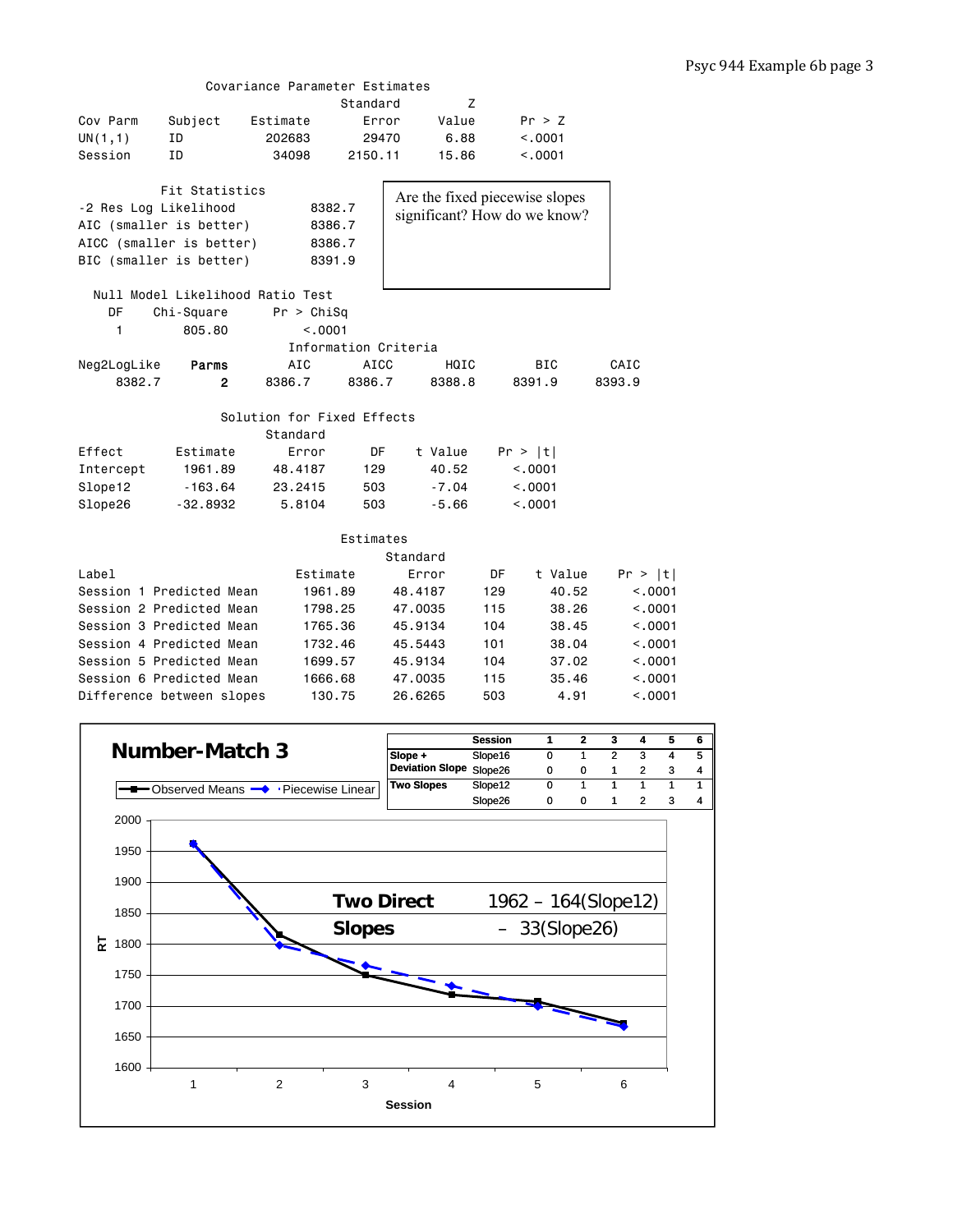## **Model 4b: Random Slope12, Fixed Slope26 Model**

| Level 1: $y_{ti} = \beta_{0i} + \beta_{1i} (Slope12_{ti}) + \beta_{2i} (Slope26_{ti}) + e_{ti}$ |
|-------------------------------------------------------------------------------------------------|
| Level 2: Intercept: $\beta_{0i} = \gamma_{00} + U_{0i}$                                         |
| Slope12: $\beta_{1i} = \gamma_{10} + U_{1i}$                                                    |
| Slope26: $\beta_{2i} = \gamma_{20}$                                                             |

**TITLE1 "Model 4b: Random Slope12, Fixed Slope26 Model"; PROC MIXED DATA=&datafile. NOCLPRINT COVTEST IC METHOD=REML; CLASS ID session; MODEL nm3rt = Slope12 Slope26 / SOLUTION DDFM=Satterthwaite; RANDOM INTERCEPT Slope12 / G GCORR V VCORR TYPE=UN SUBJECT=ID; REPEATED session / R TYPE=VC SUBJECT=ID; ESTIMATE "Session 1 Predicted Mean" Intercept 1 Slope12 0 Slope26 0; ESTIMATE "Session 2 Predicted Mean" Intercept 1 Slope12 1 Slope26 0; ESTIMATE "Session 3 Predicted Mean" Intercept 1 Slope12 1 Slope26 1; ESTIMATE "Session 4 Predicted Mean" Intercept 1 Slope12 1 Slope26 2; ESTIMATE "Session 5 Predicted Mean" Intercept 1 Slope12 1 Slope26 3; ESTIMATE "Session 6 Predicted Mean" Intercept 1 Slope12 1 Slope26 4; ESTIMATE "Difference between slopes" Slope12 -1 Slope26 1; RUN;** 

|                |             | Iteration History              |                               |                  |       |       |  |
|----------------|-------------|--------------------------------|-------------------------------|------------------|-------|-------|--|
| Iteration      | Evaluations |                                | -2 Res Log Like               | Criterion        |       |       |  |
|                | 0           | 1.                             | 9188.48345679                 |                  |       |       |  |
|                | 1           | 1                              | 8319.61326151                 | 0,00000000       |       |       |  |
|                |             |                                | Estimated R Matrix for ID 101 |                  |       |       |  |
| Row            | Col1        | Col <sub>2</sub>               | Col3                          | Col4             | Col5  | Co16  |  |
| 1              | 24168       |                                |                               |                  |       |       |  |
| $\overline{c}$ |             | 24168                          |                               |                  |       |       |  |
| 3              |             |                                | 24168                         |                  |       |       |  |
| 4              |             |                                |                               | 24168            |       |       |  |
| 5              |             |                                |                               |                  | 24168 |       |  |
| 6              |             |                                |                               |                  |       | 24168 |  |
|                |             | Estimated G Matrix             |                               |                  |       |       |  |
| Row            | Effect      | Person ID                      | Col1                          | Col <sub>2</sub> |       |       |  |
| 1.             | Intercept   | 101                            | 277818                        | $-69063$         |       |       |  |
| $\overline{2}$ | Slope12     | 101                            | -69063                        | 59941            |       |       |  |
|                |             | Estimated G Correlation Matrix |                               |                  |       |       |  |
| Row            | Effect      | Person ID                      | Col1                          | Col <sub>2</sub> |       |       |  |
| 1.             | Intercept   | 101                            | 1,0000                        | $-0.5352$        |       |       |  |
| $\overline{2}$ | Slope12     | 101                            | $-0.5352$                     | 1.0000           |       |       |  |
|                |             |                                |                               |                  |       |       |  |
|                |             |                                |                               |                  |       |       |  |

|     |        |                  | Estimated V Matrix for ID 101 |        |        |        |
|-----|--------|------------------|-------------------------------|--------|--------|--------|
| Row | Col1   | Col <sub>2</sub> | Col3                          | Col4   | Col5   | Col6   |
|     | 301985 | 208755           | 208755                        | 208755 | 208755 | 208755 |
| 2   | 208755 | 223800           | 199632                        | 199632 | 199632 | 199632 |
| 3   | 208755 | 199632           | 223800                        | 199632 | 199632 | 199632 |
| 4   | 208755 | 199632           | 199632                        | 223800 | 199632 | 199632 |
| 5   | 208755 | 199632           | 199632                        | 199632 | 223800 | 199632 |
| 6   | 208755 | 199632           | 199632                        | 199632 | 199632 | 223800 |

How would we describe the pattern of variance and covariances in **V** now?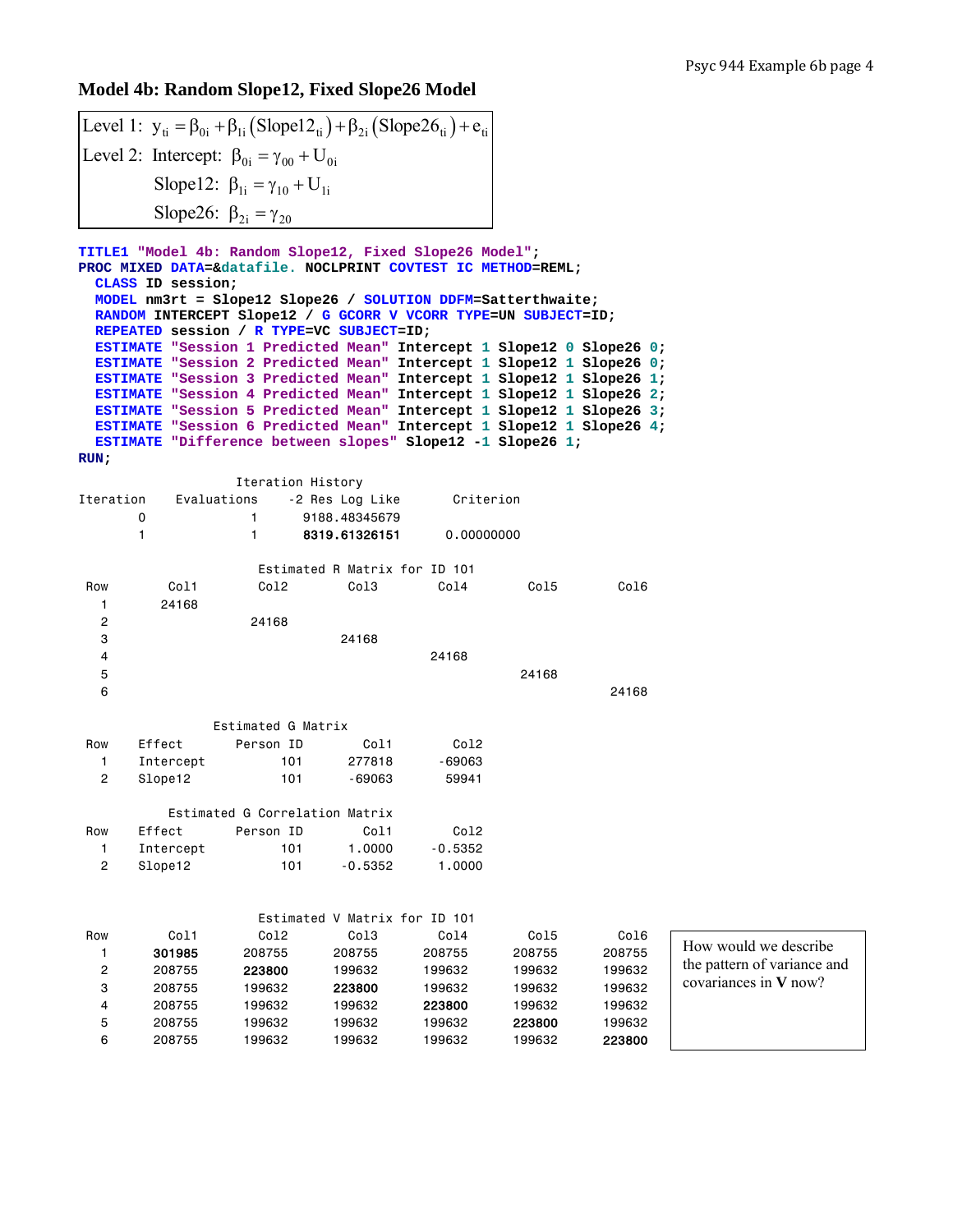|                          |                           | Estimated V Correlation Matrix for ID 101 |                      |                    |                              |         |
|--------------------------|---------------------------|-------------------------------------------|----------------------|--------------------|------------------------------|---------|
| Row                      | Col1                      | Col2                                      | Col <sub>3</sub>     | Co14               | Col5                         | Col6    |
| 1                        | 1.0000                    | 0.8030                                    | 0.8030               | 0.8030             | 0.8030                       | 0.8030  |
| 2                        | 0.8030                    | 1.0000                                    | 0.8920               | 0.8920             | 0.8920                       | 0.8920  |
| 3                        | 0.8030                    | 0.8920                                    | 1.0000               | 0.8920             | 0.8920                       | 0.8920  |
| 4                        | 0.8030                    | 0.8920                                    | 0.8920               | 1.0000             | 0.8920                       | 0.8920  |
| 5                        | 0.8030                    | 0.8920                                    | 0.8920               | 0.8920             | 1.0000                       | 0.8920  |
| 6                        | 0.8030                    | 0.8920                                    | 0.8920               | 0.8920             | 0.8920                       | 1.0000  |
|                          |                           |                                           |                      |                    |                              |         |
|                          |                           | Covariance Parameter Estimates            |                      |                    |                              |         |
|                          |                           |                                           | Standard             | Z                  |                              |         |
| Cov Parm                 | Subject                   | Estimate                                  | Error                | Value              | Pr Z                         |         |
| UN(1,1)                  | ΙD                        | 277818                                    | 42741                | 6.50               | < .0001                      |         |
| UN(2,1)                  | ΙD                        | -69063                                    | 18932                | $-3.65$            | 0.0003                       |         |
| UN(2, 2)                 | ΙD                        | 59941                                     | 12743                | 4.70               | < .0001                      |         |
| Session                  | ΙD                        | 24168                                     | 1702.53              | 14.20              | < .0001                      |         |
|                          |                           |                                           |                      |                    |                              |         |
|                          | Fit Statistics            |                                           |                      |                    |                              |         |
|                          | -2 Res Log Likelihood     |                                           | 8319.6               |                    | Is the random slope12        |         |
|                          | AIC (smaller is better)   |                                           | 8327.6               |                    | significant? How do we know? |         |
|                          | AICC (smaller is better)  |                                           | 8327.7               |                    |                              |         |
|                          | BIC (smaller is better)   |                                           | 8338.1               |                    |                              |         |
|                          |                           |                                           |                      |                    |                              |         |
|                          |                           | Null Model Likelihood Ratio Test          |                      |                    |                              |         |
| DF                       | Chi-Square                | Pr > Chisq                                |                      |                    |                              |         |
| 3                        | 868.87                    | < .0001                                   |                      |                    |                              |         |
|                          |                           |                                           |                      |                    |                              |         |
|                          |                           |                                           | Information Criteria |                    |                              |         |
| Neg2LogLike              | Parms                     | AIC                                       | AICC                 | HQIC               | BIC                          | CAIC    |
| 8319.6                   | 4                         | 8327.6                                    | 8327.7               | 8331.8             | 8338.1                       | 8342.1  |
|                          |                           |                                           |                      |                    |                              |         |
|                          |                           | Solution for Fixed Effects                |                      |                    |                              |         |
|                          |                           | Standard                                  |                      |                    |                              |         |
| Effect                   | Estimate                  | Error                                     | DF                   | t Value            | Pr >  t                      |         |
| Intercept                | 1961.89                   | 54.6805                                   | 100                  | 35.88              | < .0001                      |         |
| Slope12                  | $-163.64$                 | 31.2462                                   | 123                  | $-5.24$            | < 0.001                      |         |
| Slope26                  | $-32.8932$                | 4.8916                                    | 403                  | $-6.72$            | < 0.001                      |         |
|                          |                           |                                           |                      |                    |                              |         |
|                          |                           |                                           | Estimates            |                    |                              |         |
|                          |                           |                                           |                      | Standard           |                              |         |
| Label                    |                           | Estimate                                  |                      | Error              | DF<br>t Value                | Pr >  t |
|                          | Session 1 Predicted Mean  |                                           | 1961.89              | 54.6805            | 100<br>35.88                 | < .0001 |
|                          | Session 2 Predicted Mean  |                                           | 1798.25              | 46.0448            | 110<br>39.05                 | < .0001 |
|                          | Session 3 Predicted Mean  |                                           | 1765.36              | 45.2586            | 102<br>39.01                 | < .0001 |
|                          | Session 4 Predicted Mean  |                                           | 1732.46              | 44.9935            | 100<br>38.50                 | < .0001 |
|                          | Session 5 Predicted Mean  |                                           | 1699.57              | 45.2586            | 102<br>37.55                 | < 0001  |
| Session 6 Predicted Mean |                           |                                           |                      |                    |                              | < .0001 |
|                          | Difference between slopes |                                           | 1666.68<br>130.75    | 46.0448<br>33.1054 | 110<br>36.20<br>153<br>3.95  | 0.0001  |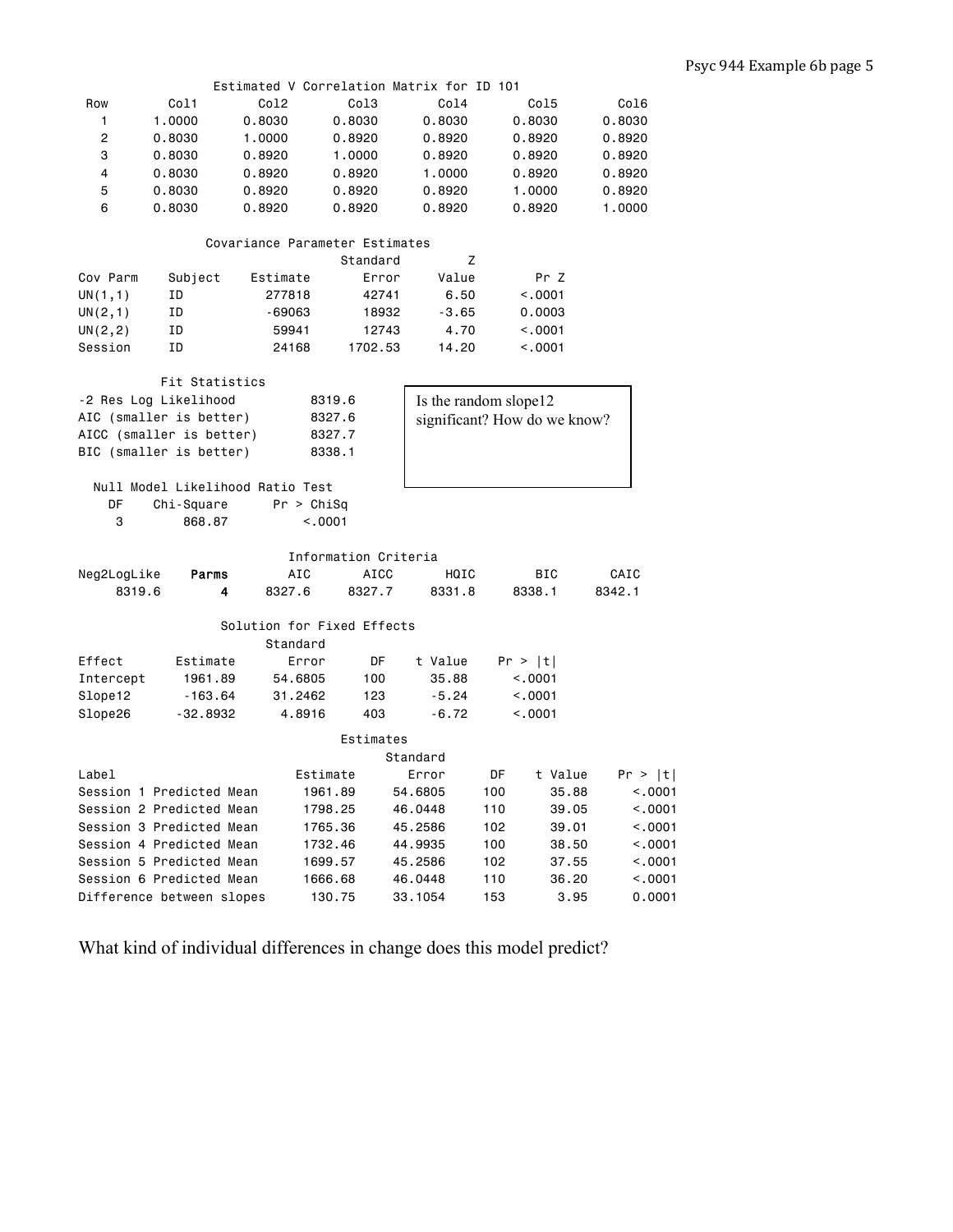## **Model 4c: Random Slope12, Random Slope26 Model**

```
Level 1: y_{ti} = \beta_{0i} + \beta_{1i} (Slope12_{ti}) + \beta_{2i} (Slope26_{ti}) + e_{ti}Level 2: Intercept: \beta_{0i} = \gamma_{00} + U_{0i}Slope12: \beta_{1i} = \gamma_{10} + U_{1i}Slope26: \beta_{2i} = \gamma_{20} + U_{2i}
```
**TITLE1 "Model 4c: Random Slope12, Random Slope26 Model"; PROC MIXED DATA=&datafile. NOCLPRINT COVTEST IC METHOD=REML; CLASS ID session; MODEL nm3rt = Slope12 Slope26 / SOLUTION DDFM=Satterthwaite; RANDOM INTERCEPT Slope12 Slope26 / G GCORR V VCORR TYPE=UN SUBJECT=ID; REPEATED session / R TYPE=VC SUBJECT=ID; ESTIMATE "Session 1 Predicted Mean" Intercept 1 Slope12 0 Slope26 0; ESTIMATE "Session 2 Predicted Mean" Intercept 1 Slope12 1 Slope26 0; ESTIMATE "Session 3 Predicted Mean" Intercept 1 Slope12 1 Slope26 1; ESTIMATE "Session 4 Predicted Mean" Intercept 1 Slope12 1 Slope26 2; ESTIMATE "Session 5 Predicted Mean" Intercept 1 Slope12 1 Slope26 3; ESTIMATE "Session 6 Predicted Mean" Intercept 1 Slope12 1 Slope26 4; ESTIMATE "Difference between slopes" Slope12 -1 Slope26 1; RUN;** 

|                |           | Iteration History                         |                               |            |                  |        |
|----------------|-----------|-------------------------------------------|-------------------------------|------------|------------------|--------|
| Iteration      |           | Evaluations                               | -2 Res Log Like               | Criterion  |                  |        |
|                | 0         | 1                                         | 9188.48345679                 |            |                  |        |
|                | 1         | 1                                         | 8275.37431715                 | 0.00000000 |                  |        |
|                |           |                                           |                               |            |                  |        |
|                |           |                                           | Estimated R Matrix for ID 101 |            |                  |        |
| Row            | Co11      | Co12                                      | Col3                          | Co14       | Co15             | Col6   |
| 1              | 17673     |                                           |                               |            |                  |        |
| $\overline{c}$ |           | 17673                                     |                               |            |                  |        |
| 3              |           |                                           | 17673                         |            |                  |        |
| 4              |           |                                           |                               | 17673      |                  |        |
| 5              |           |                                           |                               |            | 17673            |        |
| 6              |           |                                           |                               |            |                  | 17673  |
|                |           |                                           | Estimated G Matrix            |            |                  |        |
| Row            | Effect    | Person ID                                 | Col1                          | Co12       | Col <sub>3</sub> |        |
| 1              | Intercept | 101                                       | 284312                        | $-54270$   | $-10644$         |        |
| 2              | Slope12   | 101                                       | $-54270$                      | 63954      | $-1672.30$       |        |
| 3              | Slope26   | 101                                       | $-10644$                      | $-1672.30$ | 2617.28          |        |
|                |           | Estimated G Correlation Matrix            |                               |            |                  |        |
| Row            | Effect    | Person ID                                 | Col1                          | Co12       | Col <sub>3</sub> |        |
| 1              | Intercept | 101                                       | 1,0000                        | $-0.4025$  | $-0.3902$        |        |
| $\overline{c}$ | Slope12   | 101                                       | $-0.4025$                     | 1,0000     | $-0.1293$        |        |
| 3              | Slope26   | 101                                       | $-0.3902$                     | $-0.1293$  | 1.0000           |        |
|                |           |                                           |                               |            |                  |        |
|                |           |                                           | Estimated V Matrix for ID 101 |            |                  |        |
| Row            | Col1      | Col <sub>2</sub>                          | Col <sub>3</sub>              | Co14       | Co15             | Col6   |
| 1              | 301985    | 230042                                    | 219399                        | 208755     | 198111           | 187467 |
| $\overline{2}$ | 230042    | 257400                                    | 227410                        | 215094     | 202778           | 190462 |
| 3              | 219399    | 227410                                    | 235385                        | 208013     | 198314           | 188615 |
| 4              | 208755    | 215094                                    | 208013                        | 218604     | 193850           | 186768 |
| 5              | 198111    | 202778                                    | 198314                        | 193850     | 207059           | 184921 |
| 6              | 187467    | 190462                                    | 188615                        | 186768     | 184921           | 200747 |
|                |           |                                           |                               |            |                  |        |
|                |           | Estimated V Correlation Matrix for ID 101 |                               |            |                  |        |
| Row            | Col1      | Col <sub>2</sub>                          | Col <sub>3</sub>              | Co14       | Co15             | Col6   |
| 1              | 1.0000    | 0.8251                                    | 0.8229                        | 0.8125     | 0.7923           | 0.7614 |
| $\overline{c}$ | 0.8251    | 1.0000                                    | 0.9239                        | 0.9068     | 0.8784           | 0.8379 |
| 3              | 0.8229    | 0.9239                                    | 1.0000                        | 0.9170     | 0.8983           | 0.8677 |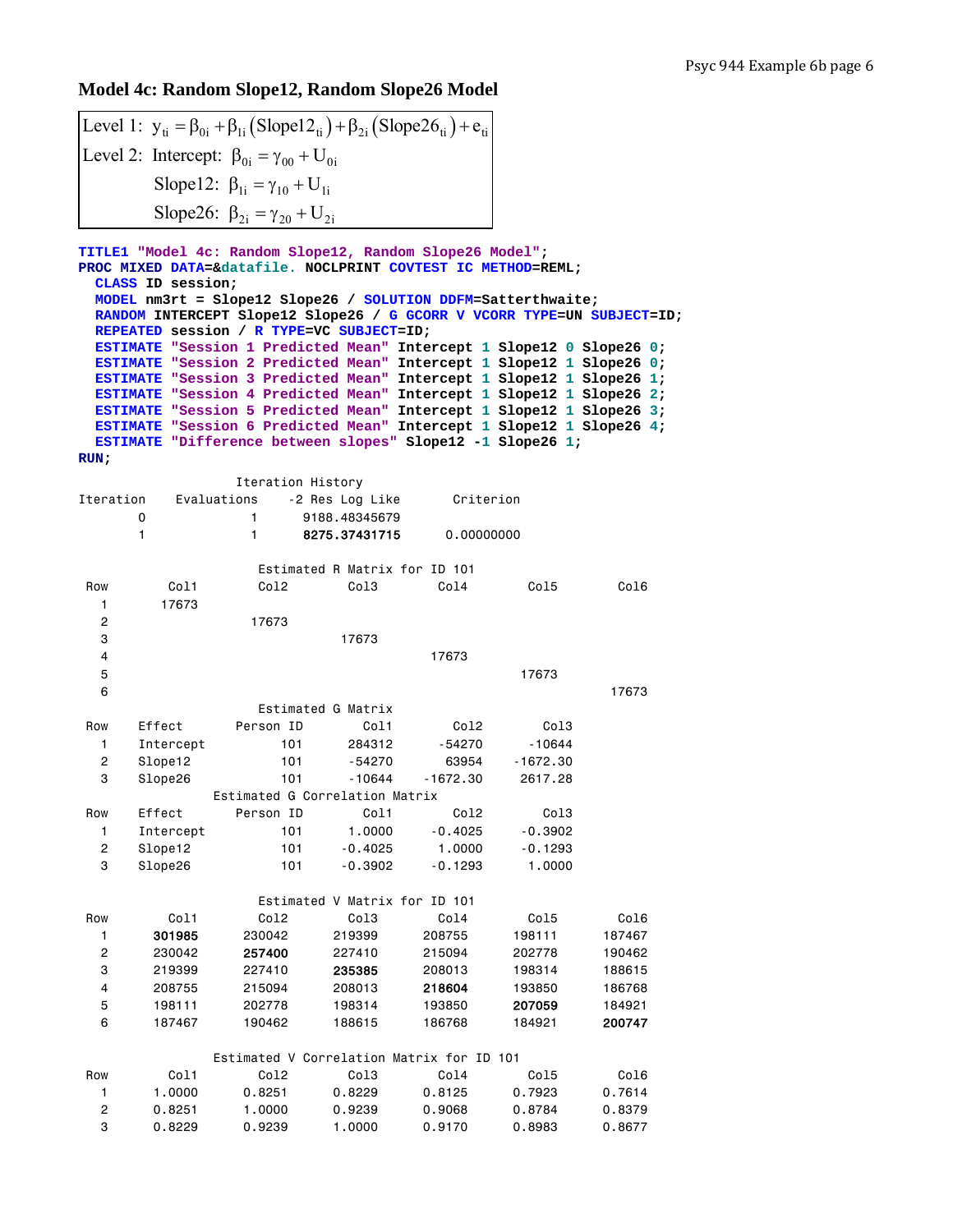| 4 | 0.8125 | 0.9068 | 0.9170 | 1.0000 | 0.9111 | 0.8916 |
|---|--------|--------|--------|--------|--------|--------|
| 5 | 0.7923 | 0.8784 | 0.8983 | 0.9111 | 1.0000 | 0.9070 |
| 6 | 0.7614 | 0.8379 | 0.8677 | 0.8916 | 0.9070 | 1.0000 |

|          |         |            | Covariance Parameter Estimates |         |         |
|----------|---------|------------|--------------------------------|---------|---------|
|          |         |            | Standard                       | Ζ       |         |
| Cov Parm | Subject | Fstimate   | Error                          | Value   | Pr Z    |
| UN(1,1)  | ΙD      | 284312     | 42731                          | 6.65    | < 0.001 |
| UN(2,1)  | ΙD      | $-54270$   | 18230                          | $-2.98$ | 0.0029  |
| UN(2, 2) | ΙD      | 63954      | 13244                          | 4.83    | < 0.001 |
| UN(3,1)  | ΙD      | $-10644$   | 3791.26                        | $-2.81$ | 0.0050  |
| UN(3, 2) | ΙD      | $-1672.30$ | 2097.03                        | $-0.80$ | 0.4252  |
| UN(3,3)  | ΙD      | 2617.28    | 636.48                         | 4.11    | < 0.001 |
| Session  | ΙD      | 17673      | 1435.84                        | 12.31   | < 0.001 |

|                         | Fit Statistics                   |                            |             |                              |     |            |         |  |
|-------------------------|----------------------------------|----------------------------|-------------|------------------------------|-----|------------|---------|--|
| -2 Res Log Likelihood   |                                  | 8275.4                     |             | Is the random slope26        |     |            |         |  |
| AIC (smaller is better) |                                  | 8289.4                     |             | significant? How do we know? |     |            |         |  |
|                         | AICC (smaller is better)         | 8289.6                     |             |                              |     |            |         |  |
| BIC (smaller is better) |                                  | 8307.7                     |             |                              |     |            |         |  |
|                         |                                  |                            |             |                              |     |            |         |  |
|                         | Null Model Likelihood Ratio Test |                            |             |                              |     |            |         |  |
| <b>DF</b>               | Chi-Square                       | Pr > Chisq                 |             |                              |     |            |         |  |
| 6                       | 913.11                           | < 0.001                    |             |                              |     |            |         |  |
|                         |                                  |                            |             |                              |     |            |         |  |
|                         |                                  | Information Criteria       |             |                              |     |            |         |  |
| Neg2LogLike             | Parms                            | AIC                        | <b>AICC</b> | HQIC                         |     | <b>BIC</b> | CAIC    |  |
| 8275.4                  | 7                                | 8289.4                     | 8289.6      | 8296.8                       |     | 8307.7     | 8314.7  |  |
|                         |                                  |                            |             |                              |     |            |         |  |
|                         |                                  | Solution for Fixed Effects |             |                              |     |            |         |  |
|                         |                                  | Standard                   |             |                              |     |            |         |  |
| Effect                  | Estimate                         | Error                      | DF          | t Value                      |     | Pr >  t    |         |  |
| Intercept               | 1961.89                          | 54,6805                    | 100         | 35.88                        |     | < 0.001    |         |  |
| Slope12                 | $-163.64$                        | 30.2188                    | 100         | $-5.42$                      |     | < 0.001    |         |  |
| Slope26                 | $-32.8932$                       | 6.5888                     | 100         | $-4.99$                      |     | < 0.001    |         |  |
|                         |                                  |                            | Estimates   |                              |     |            |         |  |
|                         |                                  |                            |             | Standard                     |     |            |         |  |
| Label                   |                                  | Estimate                   |             | Error                        | DF  | t Value    | Pr >  t |  |
|                         | Session 1 Predicted Mean         | 1961.89                    |             | 54,6805                      | 100 | 35.88      | < 0.001 |  |
|                         | Session 2 Predicted Mean         | 1798.25                    |             | 49,7847                      | 100 | 36.12      | < 0.001 |  |
|                         | Session 3 Predicted Mean         | 1765.36                    |             | 46,9899                      | 100 | 37.57      | < 0.001 |  |
|                         | Session 4 Predicted Mean         | 1732.46                    |             | 44,9935                      | 100 | 38.50      | < 0.001 |  |
|                         | Session 5 Predicted Mean         | 1699.57                    |             | 43,9044                      | 100 | 38.71      | < 0.001 |  |
|                         | Session 6 Predicted Mean         | 1666.68                    |             | 43,7905                      | 100 | 38,06      | < 0.001 |  |
|                         | Difference between slopes        | 130.75                     |             | 32,5530                      | 100 | 4.02       | 0.0001  |  |

Random Effect 95% CI = fixed effect 
$$
\pm (1.96 \sqrt[k]{\text{Random Variance}})
$$
  
\nIntercept 95% CI =  $\gamma_{00} \pm (1.96 \sqrt{\tau_{U_0}^2}) \rightarrow 1.961.9 \pm (1.96 \sqrt[*]{284,312}) = 917$  to 3,007  
\nSlope12 95% CI =  $\gamma_{10} \pm (1.96 \sqrt[*]{\tau_{U_1}^2}) \rightarrow -163.6 \pm (1.96 \sqrt[*]{63,954}) = -659$  to 322  
\nSlope26 95% CI =  $\gamma_{20} \pm (1.96 \sqrt[*]{\tau_{U_2}^2}) \rightarrow -32.9 \pm (1.96 \sqrt[*]{2,617}) = -133$  to 67

 $\mathcal{L}$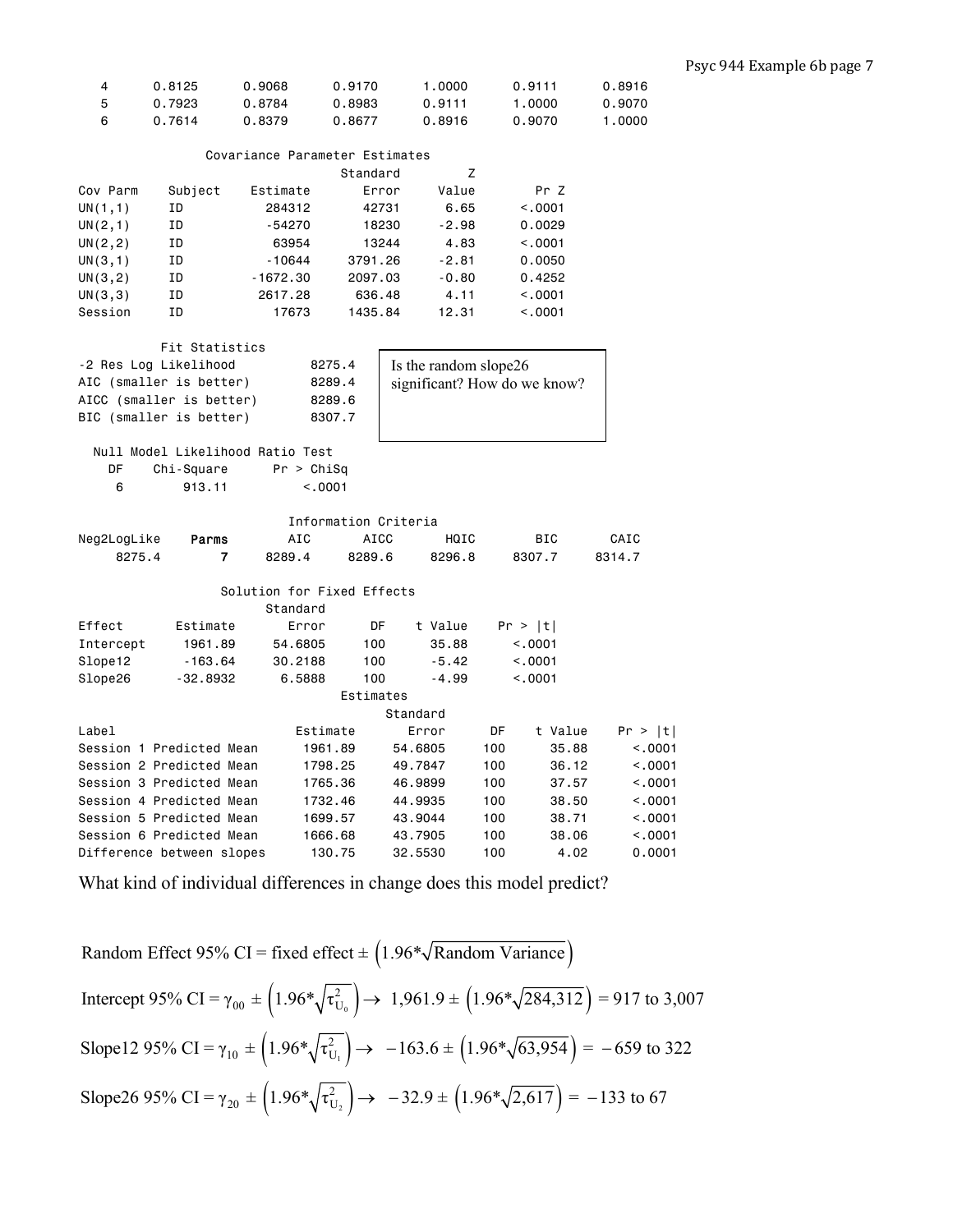So far we've examined one way to fit piecewise slopes models—direct slopes that represent the change during each time period. Let's now examine an alternative specification—slope + deviation slope, which can be useful in examining individual differences in differential change between time periods.

#### **Model 5a: Fixed Slope, Fixed Deviation Slope, Random Intercept Model**

```
Level 1: y_{ti} = \beta_{0i} + \beta_{1i} (Slope16_{ti}) + \beta_{2i} (Slope26_{ti}) + e_{ti}Level 2: Intercept: \beta_{0i} = \gamma_{00} + U_{0i}Slope12: \beta_{1i} = \gamma_{10}Slope26: \beta_{2i} = \gamma_{20}TITLE1 "Model 5a: Fixed Slope, Fixed Deviation Slope, Random Intercept Model"; 
PROC MIXED DATA=&datafile. NOCLPRINT COVTEST IC METHOD=REML; 
  CLASS ID session; 
  MODEL nm3rt = Slope16 Slope26 / SOLUTION DDFM=Satterthwaite; 
  RANDOM INTERCEPT / G V VCORR TYPE=UN SUBJECT=ID; 
  REPEATED session / R TYPE=VC SUBJECT=ID; 
  ESTIMATE "Session 1 Mean" Intercept 1 Slope16 0 Slope26 0; 
  ESTIMATE "Session 2 Mean" Intercept 1 Slope16 1 Slope26 0; 
  ESTIMATE "Session 3 Mean" Intercept 1 Slope16 2 Slope26 1; 
  ESTIMATE "Session 4 Mean" Intercept 1 Slope16 3 Slope26 2; 
  ESTIMATE "Session 5 Mean" Intercept 1 Slope16 4 Slope26 3; 
  ESTIMATE "Session 6 Mean" Intercept 1 Slope16 5 Slope26 4; 
  ESTIMATE "Slope from session 2-6" Slope16 1 Slope26 1; 
RUN; 
                Iteration History 
Iteration Evaluations -2 Res Log Like Criterion 
       0 1 9188.48345679 
       1 1 8382.68712287 0.00000000 
                  Estimated R Matrix for ID 101 
 Row Col1 Col2 Col3 Col4 Col5 Col6 
   1 34098 
   2 34098 
 3 34098 
 4 34098 
 5 34098 
6 34098
          Estimated G Matrix 
Row Effect Person ID Col1
   1 Intercept 101 202683 
                  Estimated V Matrix for ID 101 
 Row Col1 Col2 Col3 Col4 Col5 Col6 
 1 236781 202683 202683 202683 202683 202683 
 2 202683 236781 202683 202683 202683 202683 
 3 202683 202683 236781 202683 202683 202683 
 4 202683 202683 202683 236781 202683 202683 
 5 202683 202683 202683 202683 236781 202683 
 6 202683 202683 202683 202683 202683 236781 
              Estimated V Correlation Matrix for ID 101 
 Row Col1 Col2 Col3 Col4 Col5 Col6 
 1 1.0000 0.8560 0.8560 0.8560 0.8560 0.8560 
 2 0.8560 1.0000 0.8560 0.8560 0.8560 0.8560 
 3 0.8560 0.8560 1.0000 0.8560 0.8560 0.8560 
 4 0.8560 0.8560 0.8560 1.0000 0.8560 0.8560 
 5 0.8560 0.8560 0.8560 0.8560 1.0000 0.8560 
 6 0.8560 0.8560 0.8560 0.8560 0.8560 1.0000 
                                                           This random intercept 
                                                           model predicts a 
                                                           compound symmetry 
                                                           pattern for the V matrix 
                                                           (equal variance, equal 
                                                           covariance over time).
```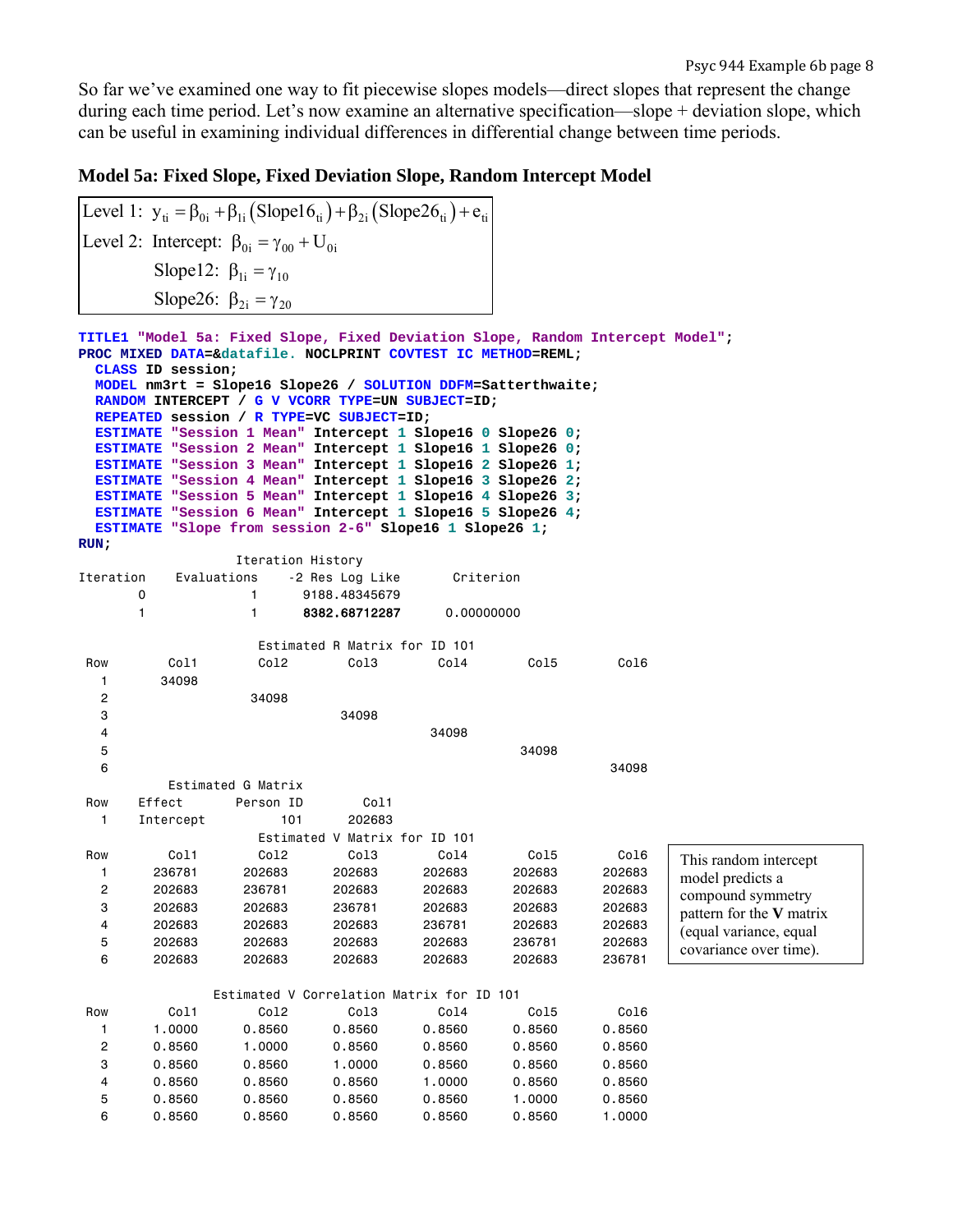## Covariance Parameter Estimates

|                       |                          | al Ianoc Talamcici LotImatco     |           |          |         |                                |         |
|-----------------------|--------------------------|----------------------------------|-----------|----------|---------|--------------------------------|---------|
|                       |                          |                                  | Standard  |          | Z       |                                |         |
| Cov Parm              | Subject                  | Estimate                         | Error     |          | Value   | Pr > Z                         |         |
| UN(1,1)               | ID                       | 202683                           | 29470     |          | 6.88    | < .0001                        |         |
| Session               | ID                       | 34098                            | 2150.11   |          | 15.86   | < .0001                        |         |
|                       |                          |                                  |           |          |         |                                |         |
|                       | Fit Statistics           |                                  |           |          |         |                                |         |
| -2 Res Log Likelihood |                          | 8382.7                           |           |          |         | Are the fixed piecewise slopes |         |
|                       | AIC (smaller is better)  | 8386.7                           |           |          |         | significant? How do we know?   |         |
|                       | AICC (smaller is better) | 8386.7                           |           |          |         |                                |         |
|                       | BIC (smaller is better)  | 8391.9                           |           |          |         |                                |         |
|                       |                          |                                  |           |          |         |                                |         |
|                       |                          | Null Model Likelihood Ratio Test |           |          |         |                                |         |
| DF                    | Chi-Square               | Pr > Chisq                       |           |          |         |                                |         |
| 1                     | 805.80                   | < 0.001                          |           |          |         |                                |         |
|                       |                          |                                  |           |          |         |                                |         |
|                       |                          | Solution for Fixed Effects       |           |          |         |                                |         |
|                       |                          | Standard                         |           |          |         |                                |         |
| Effect                | Estimate                 | Error                            | DF        |          | t Value | Pr >  t                        |         |
| Intercept             | 1961.89                  | 48.4187                          | 129       |          | 40.52   | < 0.001                        |         |
| Slope16               | $-163.64$                | 23.2415                          | 503       |          | $-7.04$ | < 0.001                        |         |
| Slope26               | 130.75                   | 26.6265                          | 503       |          | 4.91    | < .0001                        |         |
|                       |                          |                                  |           |          |         |                                |         |
|                       |                          |                                  | Estimates |          |         |                                |         |
|                       |                          |                                  |           | Standard |         |                                |         |
| Label                 |                          | Estimate                         |           | Error    | DF      | t Value                        | Pr >  t |
| Session 1 Mean        |                          | 1961.89                          |           | 48.4187  | 129     | 40.52                          | < .0001 |
| Session 2 Mean        |                          | 1798.25                          |           | 47.0035  | 115     | 38.26                          | < .0001 |
| Session 3 Mean        |                          | 1765.36                          |           | 45.9134  | 104     | 38.45                          | < .0001 |
| Session 4 Mean        |                          | 1732.46                          |           | 45.5443  | 101     | 38.04                          | < 0.001 |
| Session 5 Mean        |                          | 1699.57                          |           | 45,9134  | 104     | 37.02                          | < 0.001 |
| Session 6 Mean        |                          | 1666.68                          |           | 47,0035  | 115     | 35.46                          | < .0001 |
|                       | Slope from session 2-6   | $-32,8932$                       |           | 5.8104   | 503     | $-5.66$                        | < 0.001 |

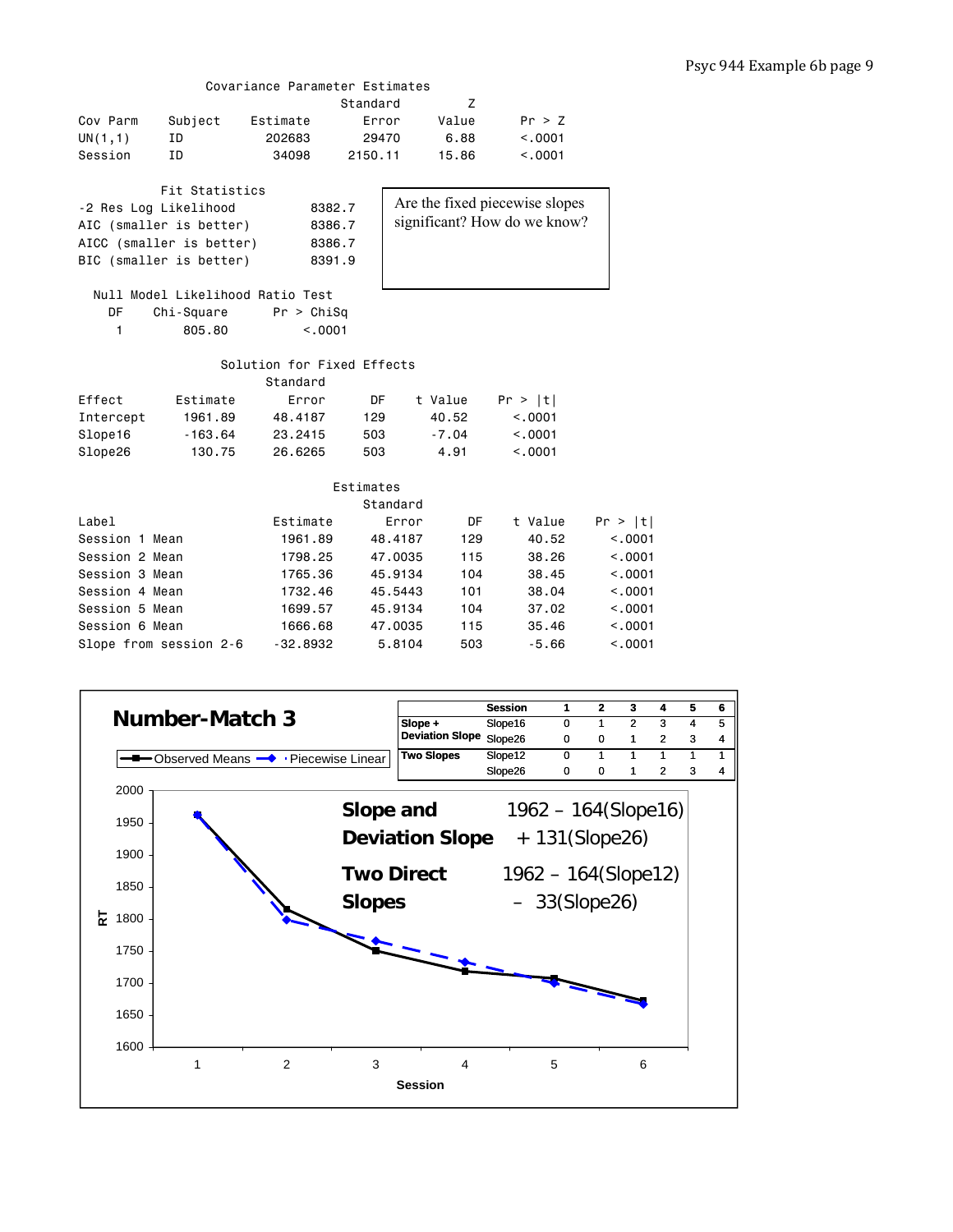# **Model 5b: Random Slope, Fixed Deviation Slope Model**

| Level 1: $y_{ti} = \beta_{0i} + \beta_{1i} (Slope16_{ti}) + \beta_{2i} (Slope26_{ti}) + e_{ti}$ |  |
|-------------------------------------------------------------------------------------------------|--|
| Level 2: Intercept: $\beta_{0i} = \gamma_{00} + U_{0i}$                                         |  |
| Slope12: $\beta_{1i} = \gamma_{10} + U_{1i}$                                                    |  |
| Slope26: $\beta_{2i} = \gamma_{20}$                                                             |  |

**TITLE1 "Model 5b: Random Slope, Fixed Deviation Slope Model"; PROC MIXED DATA=&datafile. NOCLPRINT COVTEST IC METHOD=REML; CLASS ID session; MODEL nm3rt = Slope16 Slope26 / SOLUTION DDFM=Satterthwaite; RANDOM INTERCEPT Slope16 / G GCORR V VCORR TYPE=UN SUBJECT=ID; REPEATED session / R TYPE=VC SUBJECT=ID; ESTIMATE "Session 1 Mean" Intercept 1 Slope16 0 Slope26 0; ESTIMATE "Session 2 Mean" Intercept 1 Slope16 1 Slope26 0; ESTIMATE "Session 3 Mean" Intercept 1 Slope16 2 Slope26 1; ESTIMATE "Session 4 Mean" Intercept 1 Slope16 3 Slope26 2; ESTIMATE "Session 5 Mean" Intercept 1 Slope16 4 Slope26 3; ESTIMATE "Session 6 Mean" Intercept 1 Slope16 5 Slope26 4; ESTIMATE "Slope from session 2-6" Slope16 1 Slope26 1; RUN;** 

|           |                  | Iteration History              |                               |                  |                  |                  |                           |
|-----------|------------------|--------------------------------|-------------------------------|------------------|------------------|------------------|---------------------------|
| Iteration | Evaluations      |                                | -2 Res Log Like               | Criterion        |                  |                  |                           |
|           | 0                | 1                              | 9188.48345679                 |                  |                  |                  |                           |
|           | 1                | 1                              | 8333.38121978                 | 0.00000000       |                  |                  |                           |
|           |                  |                                | Estimated R Matrix for ID 101 |                  |                  |                  |                           |
| Row       | Col1             | Col <sub>2</sub>               | Co13                          | Co14             | Co15             | Co16             |                           |
| 1         | 25934            |                                |                               |                  |                  |                  |                           |
| 2         |                  | 25934                          |                               |                  |                  |                  |                           |
| 3         |                  |                                | 25934                         |                  |                  |                  |                           |
| 4         |                  |                                |                               | 25934            |                  |                  |                           |
| 5         |                  |                                |                               |                  | 25934            |                  |                           |
| 6         |                  |                                |                               |                  |                  | 25934            |                           |
|           |                  |                                |                               |                  |                  |                  |                           |
|           |                  | Estimated G Matrix             |                               |                  |                  |                  |                           |
| Row       | Effect           | Person ID                      | Col1                          | Co12             |                  |                  |                           |
| 1         | Intercept        | 101                            | 254290                        | $-12982$         |                  |                  |                           |
| 2         | Slope16          | 101                            | $-12982$                      | 2346.46          |                  |                  |                           |
|           |                  | Estimated G Correlation Matrix |                               |                  |                  |                  |                           |
| Row       | Effect           | Person ID                      | Col1                          | Co12             |                  |                  |                           |
| 1         | Intercept        | 101                            | 1,0000                        | $-0.5315$        |                  |                  |                           |
| 2         | Slope16          | 101                            | $-0.5315$                     | 1.0000           |                  |                  |                           |
|           |                  |                                |                               |                  |                  |                  |                           |
|           |                  |                                | Estimated V Matrix for ID 101 |                  |                  |                  |                           |
| Row       | Col1             | Co12                           | Col3                          | Co14             | Co15             | Co16             | This random slope model   |
| 1         | 280225           | 241308                         | 228325                        | 215343           | 202361           | 189378           | predicts the same kind of |
| 2         | 241308           | 256606                         | 220036                        | 209400           | 198764           | 188128           | V matrix as would a       |
| 3         | 228325           | 220036                         | 237681                        | 203457           | 195168           | 186878           | random linear time model  |
| 4         | 215343           | 209400<br>198764               | 203457<br>195168              | 223449           | 191571           | 185628<br>184378 | -on the random side,      |
| 5<br>6    | 202361<br>189378 | 188128                         | 186878                        | 191571<br>185628 | 213909<br>184378 |                  | that's what this is!      |
|           |                  |                                |                               |                  |                  | 209063           |                           |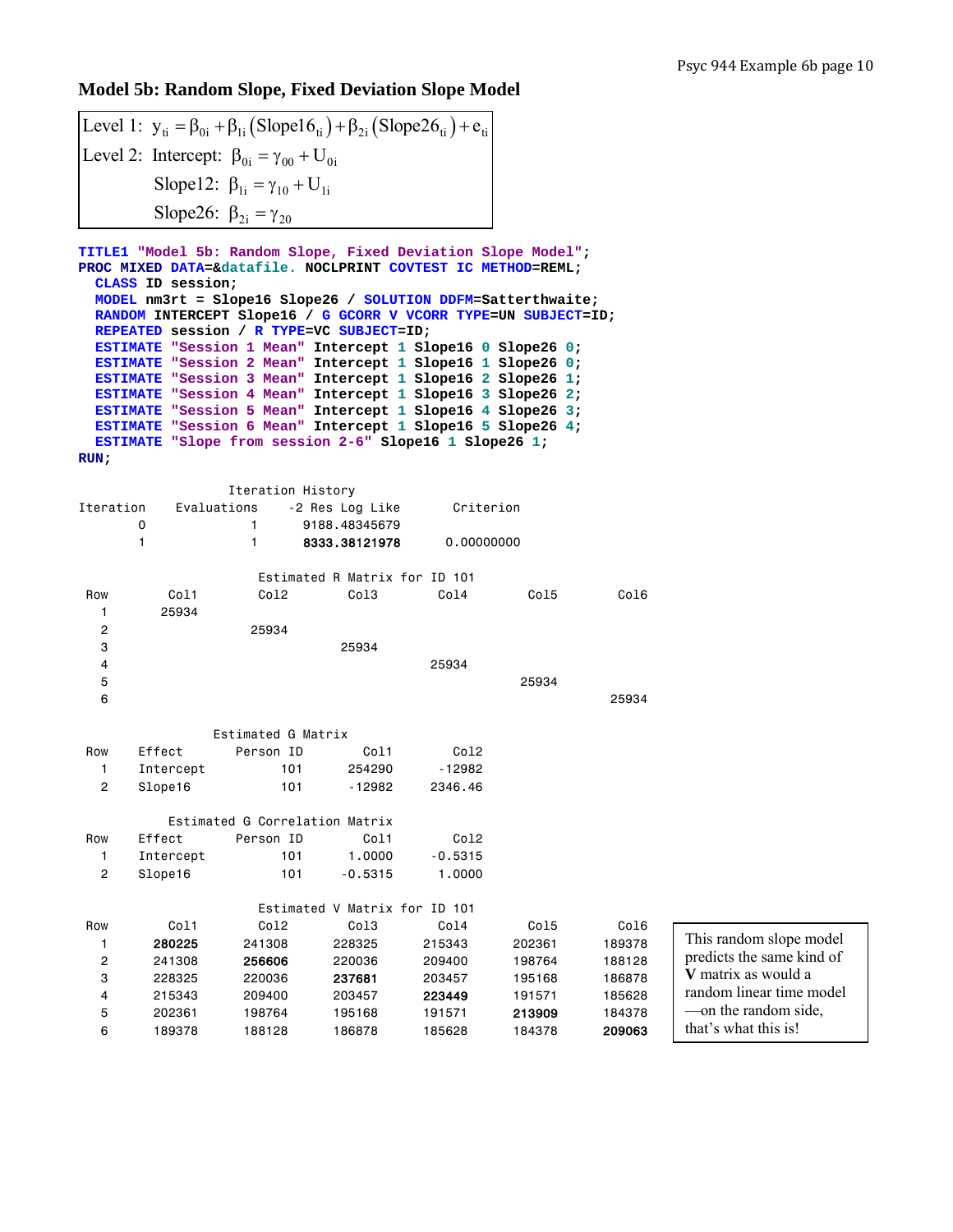|                |                                | Estimated V Correlation Matrix for ID 101 |                      |         |                 |                                  |         |  |  |  |  |
|----------------|--------------------------------|-------------------------------------------|----------------------|---------|-----------------|----------------------------------|---------|--|--|--|--|
| Row            | Col1                           | Col <sub>2</sub>                          | Co13                 |         | Col4            | Co15                             | Col6    |  |  |  |  |
| 1              | 1.0000                         | 0.8999                                    | 0.8847               |         | 0.8606          | 0.8265                           | 0.7824  |  |  |  |  |
| 2              | 0.8999                         | 1.0000                                    | 0.8910               |         | 0.8745          | 0.8484                           | 0.8122  |  |  |  |  |
| 3              | 0.8847                         | 0.8910                                    | 1.0000               |         | 0.8828          | 0.8656                           | 0.8383  |  |  |  |  |
| 4              | 0.8606                         | 0.8745                                    | 0.8828               |         | 1.0000          | 0.8762                           | 0.8588  |  |  |  |  |
| 5              | 0.8265                         | 0.8484                                    | 0.8656               |         | 0.8762          | 1.0000                           | 0.8719  |  |  |  |  |
| 6              | 0.7824                         | 0.8122                                    | 0.8383               |         | 0.8588          | 0.8719                           | 1.0000  |  |  |  |  |
|                | Covariance Parameter Estimates |                                           |                      |         |                 |                                  |         |  |  |  |  |
|                |                                |                                           | Standard             |         | z               |                                  |         |  |  |  |  |
| Cov Parm       | Subject                        | Estimate                                  | Error                |         | Value           | Pr Z                             |         |  |  |  |  |
| UN(1,1)        | ΙD                             | 254290                                    | 37895                |         | 6.71            | < .0001                          |         |  |  |  |  |
| UN(2,1)        | ΙD                             | -12982                                    | 3620.52              |         | $-3.59$         | 0.0003                           |         |  |  |  |  |
| UN(2, 2)       | ΙD                             | 2346.46                                   | 551.40               |         | 4.26            | < .0001                          |         |  |  |  |  |
| Session        | ΙD                             | 25934                                     | 1827.00              |         | 14.20           | < .0001                          |         |  |  |  |  |
|                |                                |                                           |                      |         |                 |                                  |         |  |  |  |  |
|                | Fit Statistics                 |                                           |                      |         |                 |                                  |         |  |  |  |  |
|                | -2 Res Log Likelihood          |                                           | 8333.4               |         |                 | Is the random slope significant? |         |  |  |  |  |
|                | AIC (smaller is better)        |                                           | 8341.4               |         | How do we know? |                                  |         |  |  |  |  |
|                | AICC (smaller is better)       |                                           | 8341.4               |         |                 |                                  |         |  |  |  |  |
|                | BIC (smaller is better)        |                                           | 8351.8               |         |                 |                                  |         |  |  |  |  |
|                |                                |                                           |                      |         |                 |                                  |         |  |  |  |  |
|                |                                | Null Model Likelihood Ratio Test          |                      |         |                 |                                  |         |  |  |  |  |
| DF             | Chi-Square                     | Pr > Chisq                                |                      |         |                 |                                  |         |  |  |  |  |
| 3              | 855.10                         | < 0001                                    |                      |         |                 |                                  |         |  |  |  |  |
|                |                                |                                           |                      |         |                 |                                  |         |  |  |  |  |
|                |                                |                                           | Information Criteria |         |                 |                                  |         |  |  |  |  |
| Neg2LogLike    | Parms                          | AIC                                       | <b>AICC</b>          |         | HQIC            | BIC                              | CAIC    |  |  |  |  |
| 8333.4         | 4                              | 8341.4                                    | 8341.4               |         | 8345.6          | 8351.8                           | 8355.8  |  |  |  |  |
|                |                                | Solution for Fixed Effects                |                      |         |                 |                                  |         |  |  |  |  |
|                |                                | Standard                                  |                      |         |                 |                                  |         |  |  |  |  |
| Effect         | Estimate                       | Error                                     | DF                   |         | t Value         | Pr >  t                          |         |  |  |  |  |
| Intercept      | 1961.89                        | 52.6735                                   | 109                  |         | 37.25           | < .0001                          |         |  |  |  |  |
| Slope16        | $-163.64$                      | 20.8345                                   | 467                  |         | $-7.85$         | < .0001                          |         |  |  |  |  |
| Slope26        | 130.75                         | 23.2213                                   | 403                  |         | 5.63            | < .0001                          |         |  |  |  |  |
|                |                                |                                           |                      |         |                 |                                  |         |  |  |  |  |
|                |                                |                                           | Estimates            |         |                 |                                  |         |  |  |  |  |
|                |                                |                                           | Standard             |         |                 |                                  |         |  |  |  |  |
| Label          |                                | Estimate                                  |                      | Error   | DF              | t Value                          | Pr >  t |  |  |  |  |
| Session 1 Mean |                                | 1961.89                                   |                      | 52.6735 | 109             | 37.25                            | < .0001 |  |  |  |  |
| Session 2 Mean |                                | 1798.25                                   |                      | 49.3756 | 107             | 36.42                            | < .0001 |  |  |  |  |
| Session 3 Mean |                                | 1765.36                                   |                      | 46.6212 | 103             | 37.87                            | < .0001 |  |  |  |  |
| Session 4 Mean |                                | 1732.46                                   |                      | 44.7989 | 100             | 38.67                            | < .0001 |  |  |  |  |
| Session 5 Mean |                                | 1699.57                                   |                      | 44.0246 | 100             | 38.60                            | < .0001 |  |  |  |  |
| Session 6 Mean |                                | 1666.68                                   |                      |         |                 |                                  |         |  |  |  |  |
|                |                                |                                           |                      | 44.3533 | 102             | 37.58                            | < .0001 |  |  |  |  |
|                | Slope from session 2-6         | -32.8932                                  |                      | 6.9936  | 163             | $-4.70$                          | < .0001 |  |  |  |  |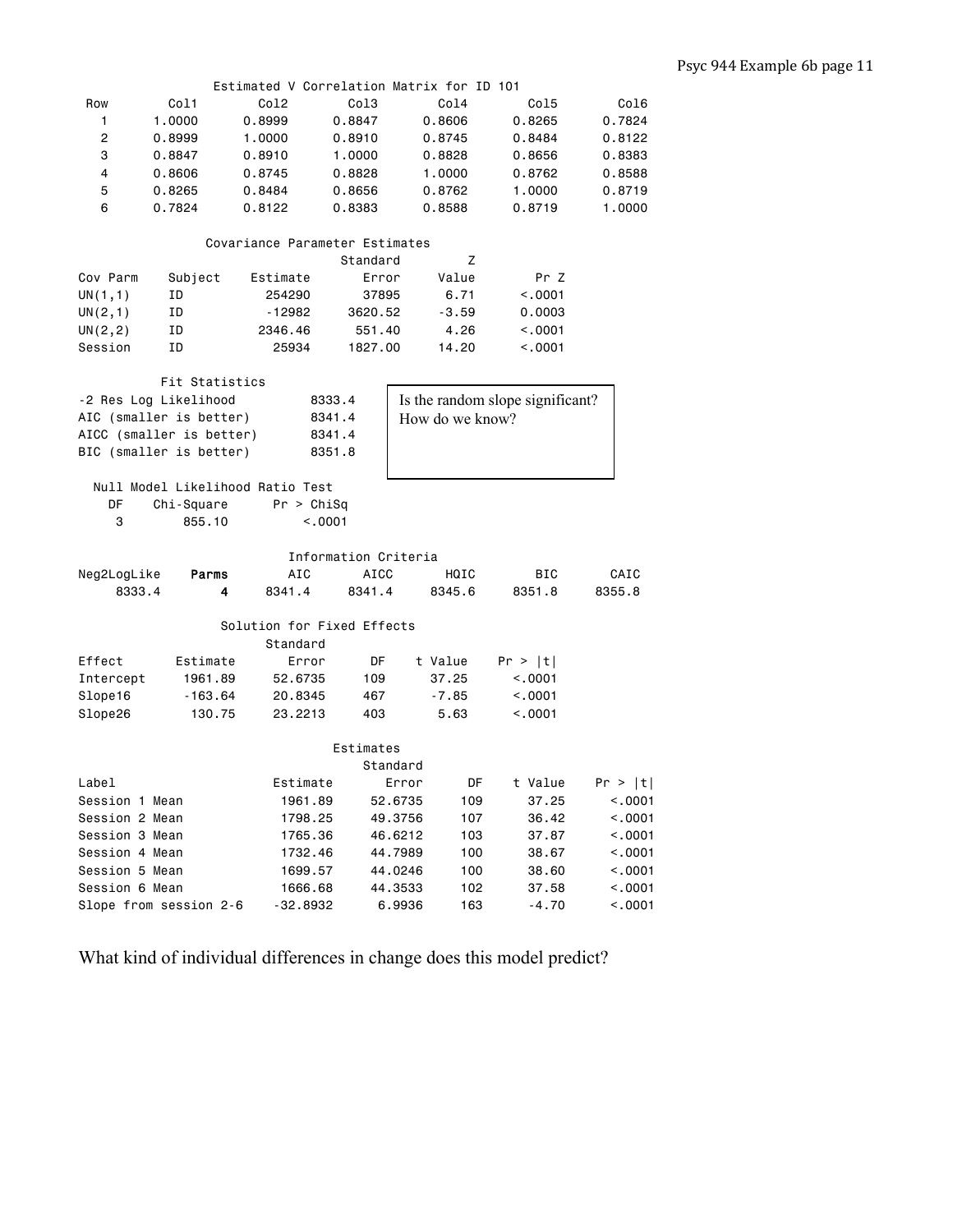# **Model 5c: Random Slope, Random Deviation Slope Model**

|                                |                       | Level 1: $y_{ti} = \beta_{0i} + \beta_{1i} (Slope16_{ti}) + \beta_{2i} (Slope26_{ti}) + e_{ti}$                                                                                                                                                                          |                                |                     |                     |                  |  |
|--------------------------------|-----------------------|--------------------------------------------------------------------------------------------------------------------------------------------------------------------------------------------------------------------------------------------------------------------------|--------------------------------|---------------------|---------------------|------------------|--|
|                                |                       | Level 2: Intercept: $\beta_{0i} = \gamma_{00} + U_{0i}$                                                                                                                                                                                                                  |                                |                     |                     |                  |  |
|                                |                       | Slope12: $\beta_{1i} = \gamma_{10} + U_{1i}$                                                                                                                                                                                                                             |                                |                     |                     |                  |  |
|                                |                       |                                                                                                                                                                                                                                                                          |                                |                     |                     |                  |  |
|                                |                       | Slope26: $\beta_{2i} = \gamma_{20} + U_{2i}$                                                                                                                                                                                                                             |                                |                     |                     |                  |  |
|                                | CLASS ID session;     | TITLE1 "Model 5c: Random Slope, Random Deviation Slope Model";<br>PROC MIXED DATA=&datafile. NOCLPRINT COVTEST IC METHOD=REML;<br>MODEL nm3rt = Slope16 Slope26 / SOLUTION DDFM=Satterthwaite;<br>RANDOM INTERCEPT Slope16 Slope26 / G GCORR V VCORR TYPE=UN SUBJECT=ID; |                                |                     |                     |                  |  |
|                                |                       | REPEATED session / R TYPE=VC SUBJECT=ID;                                                                                                                                                                                                                                 |                                |                     |                     |                  |  |
|                                |                       | ESTIMATE "Session 1 Mean" Intercept 1 Slope16 0 Slope26 0;                                                                                                                                                                                                               |                                |                     |                     |                  |  |
|                                |                       | ESTIMATE "Session 2 Mean" Intercept 1 Slope16 1 Slope26 0;<br>ESTIMATE "Session 3 Mean" Intercept 1 Slope16 2 Slope26 1;                                                                                                                                                 |                                |                     |                     |                  |  |
|                                |                       | ESTIMATE "Session 4 Mean" Intercept 1 Slope16 3 Slope26 2;                                                                                                                                                                                                               |                                |                     |                     |                  |  |
|                                |                       | ESTIMATE "Session 5 Mean" Intercept 1 Slope16 4 Slope26 3;                                                                                                                                                                                                               |                                |                     |                     |                  |  |
|                                |                       | ESTIMATE "Session 6 Mean" Intercept 1 Slope16 5 Slope26 4;                                                                                                                                                                                                               |                                |                     |                     |                  |  |
| RUN                            |                       | ESTIMATE "Slope from session 2-6" Slope16 1 Slope26 1;                                                                                                                                                                                                                   |                                |                     |                     |                  |  |
|                                |                       | Iteration History                                                                                                                                                                                                                                                        |                                |                     |                     |                  |  |
|                                | Iteration Evaluations |                                                                                                                                                                                                                                                                          | -2 Res Log Like                | Criterion           |                     |                  |  |
|                                | 0<br>1                | 1.<br>1                                                                                                                                                                                                                                                                  | 9188.48345679<br>8275.37431715 | 0.00000000          |                     |                  |  |
|                                |                       |                                                                                                                                                                                                                                                                          |                                |                     |                     |                  |  |
|                                |                       |                                                                                                                                                                                                                                                                          | Estimated R Matrix for ID 101  |                     |                     |                  |  |
| Row                            | Col1                  | Col2                                                                                                                                                                                                                                                                     | Col3                           | Col4                | Col5                | Col6             |  |
| 1.                             | 17673                 |                                                                                                                                                                                                                                                                          |                                |                     |                     |                  |  |
| 2<br>3                         |                       | 17673                                                                                                                                                                                                                                                                    | 17673                          |                     |                     |                  |  |
| 4                              |                       |                                                                                                                                                                                                                                                                          |                                | 17673               |                     |                  |  |
| 5                              |                       |                                                                                                                                                                                                                                                                          |                                |                     | 17673               |                  |  |
| 6                              |                       |                                                                                                                                                                                                                                                                          |                                |                     |                     | 17673            |  |
|                                |                       |                                                                                                                                                                                                                                                                          | Estimated G Matrix             |                     |                     |                  |  |
| Row                            | Effect                | Person ID                                                                                                                                                                                                                                                                | Co <sub>11</sub>               | Col2                | Col3                |                  |  |
| 1.<br>$\overline{c}$           | Intercept<br>Slope16  | 101<br>101                                                                                                                                                                                                                                                               | 284312<br>-54270               | -54270<br>63954     | 43626<br>-65626     |                  |  |
| 3                              | Slope26               | 101                                                                                                                                                                                                                                                                      | 43626                          | -65626              | 69916               |                  |  |
|                                |                       |                                                                                                                                                                                                                                                                          |                                |                     |                     |                  |  |
|                                |                       | Estimated G Correlation Matrix                                                                                                                                                                                                                                           |                                |                     |                     |                  |  |
| Row                            | Effect                | Person ID                                                                                                                                                                                                                                                                | Co11                           | Co12                | Co13                |                  |  |
| $\mathbf{1}$<br>$\overline{c}$ | Intercept<br>Slope16  | 101<br>101                                                                                                                                                                                                                                                               | 1.0000<br>$-0.4025$            | $-0.4025$<br>1.0000 | 0.3094<br>$-0.9814$ |                  |  |
| 3                              | Slope26               | 101                                                                                                                                                                                                                                                                      | 0.3094                         | $-0.9814$           | 1.0000              |                  |  |
|                                |                       |                                                                                                                                                                                                                                                                          |                                |                     |                     |                  |  |
|                                |                       |                                                                                                                                                                                                                                                                          | Estimated V Matrix for ID 101  |                     |                     |                  |  |
| Row                            | Col1                  | Co12                                                                                                                                                                                                                                                                     | Co13                           | Co14                | Co15                | Co16             |  |
| $\mathbf{1}$                   | 301985                | 230042                                                                                                                                                                                                                                                                   | 219399<br>227410               | 208755              | 198111              | 187467           |  |
| $\overline{\mathbf{c}}$<br>3   | 230042<br>219399      | 257400<br>227410                                                                                                                                                                                                                                                         | 235385                         | 215094<br>208013    | 202778<br>198314    | 190462<br>188615 |  |
| 4                              | 208755                | 215094                                                                                                                                                                                                                                                                   | 208013                         | 218604              | 193850              | 186768           |  |
| 5                              | 198111                | 202778                                                                                                                                                                                                                                                                   | 198314                         | 193850              | 207059              | 184921           |  |
| 6                              | 187467                | 190462                                                                                                                                                                                                                                                                   | 188615                         | 186768              | 184921              | 200747           |  |
|                                |                       | Estimated V Correlation Matrix for ID 101                                                                                                                                                                                                                                |                                |                     |                     |                  |  |
| Row                            | Col1                  | Co12                                                                                                                                                                                                                                                                     | Co13                           | Co14                | Co15                | Co16             |  |
| 1                              | 1.0000                | 0.8251                                                                                                                                                                                                                                                                   | 0.8229                         | 0.8125              | 0.7923              | 0.7614           |  |
| $\overline{\mathbf{c}}$        | 0.8251                | 1.0000                                                                                                                                                                                                                                                                   | 0.9239                         | 0.9068              | 0.8784              | 0.8379           |  |
| 3                              | 0.8229                | 0.9239                                                                                                                                                                                                                                                                   | 1.0000                         | 0.9170              | 0.8983              | 0.8677           |  |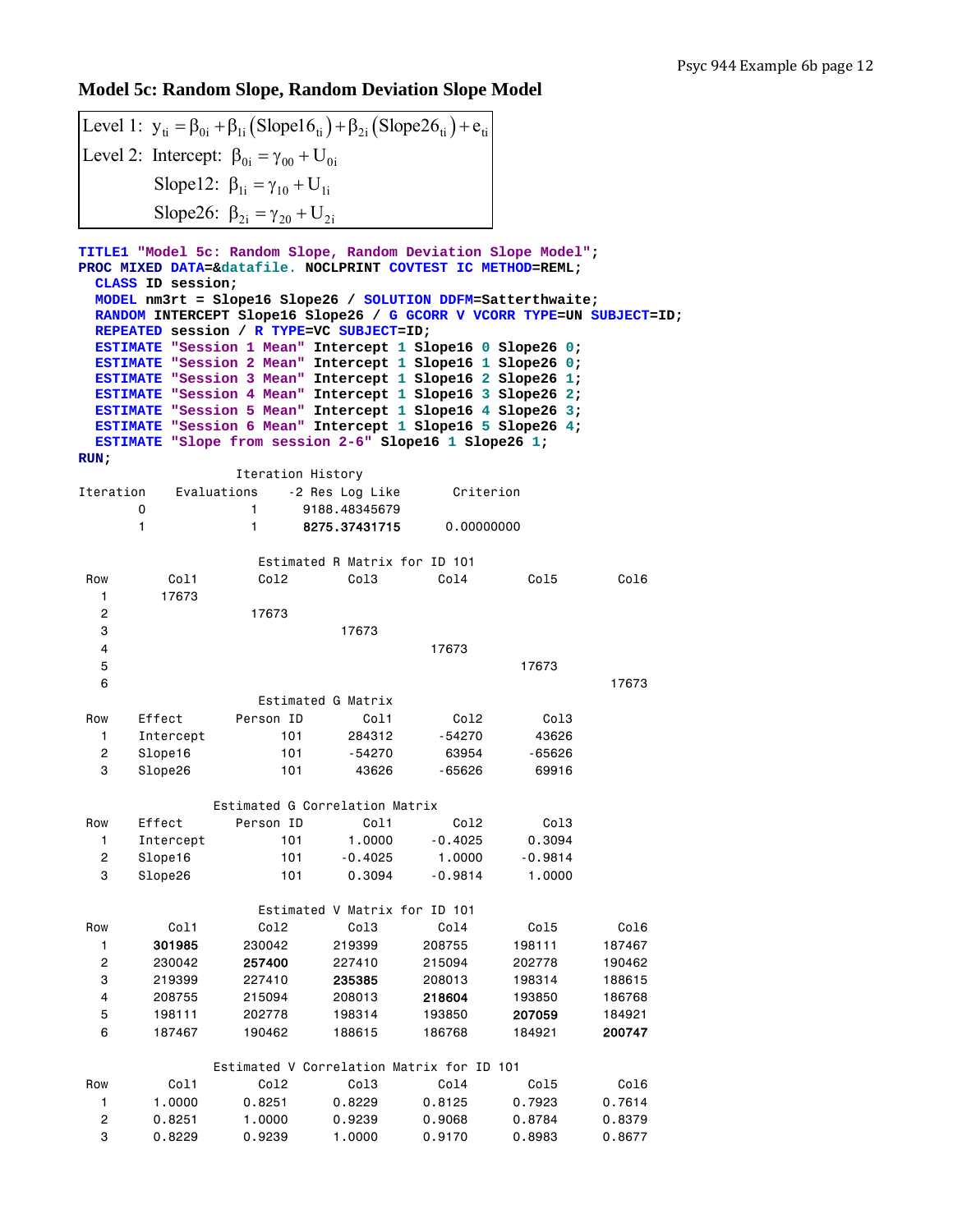| 4 | 0.8125 | 0.9068 | 0.9170 | 1.0000 | 0.9111 | 0.8916 |
|---|--------|--------|--------|--------|--------|--------|
| 5 | 0.7923 | 0.8784 | 0.8983 | 0.9111 | 1.0000 | 0.9070 |
| 6 | 0.7614 | 0.8379 | 0.8677 | 0.8916 | 0.9070 | 1.0000 |

| Covariance Parameter Estimates |  |
|--------------------------------|--|
|                                |  |

|          |         |          | Standard | z       |         |
|----------|---------|----------|----------|---------|---------|
| Cov Parm | Subject | Estimate | Error    | Value   | Pr Z    |
| UN(1,1)  | ΙD      | 284312   | 42731    | 6.65    | < 0.001 |
| UN(2,1)  | ΙD      | $-54270$ | 18230    | $-2.98$ | 0.0029  |
| UN(2, 2) | ΙD      | 63954    | 13244    | 4.83    | < 0.001 |
| UN(3,1)  | ΙD      | 43626    | 19049    | 2.29    | 0.0220  |
| UN(3, 2) | ΙD      | $-65626$ | 14154    | $-4.64$ | < 0.001 |
| UN(3,3)  | ΙD      | 69916    | 15434    | 4.53    | < 0.001 |
| Session  | ΙD      | 17673    | 1435.84  | 12.31   | < 0.001 |

|                         | Fit Statistics                   |                            |             |                               |         |                              |         |
|-------------------------|----------------------------------|----------------------------|-------------|-------------------------------|---------|------------------------------|---------|
| -2 Res Log Likelihood   |                                  | 8275.4                     |             | Is the random deviation slope |         |                              |         |
| AIC (smaller is better) |                                  | 8289.4                     |             |                               |         |                              |         |
|                         | AICC (smaller is better)         | 8289.6                     |             |                               |         | significant? How do we know? |         |
| BIC (smaller is better) |                                  | 8307.7                     |             |                               |         |                              |         |
|                         |                                  |                            |             |                               |         |                              |         |
|                         | Null Model Likelihood Ratio Test |                            |             |                               |         |                              |         |
| DF                      | Chi-Square                       | Pr > Chisq                 |             |                               |         |                              |         |
| 6                       | 913.11                           | < 0.001                    |             |                               |         |                              |         |
|                         |                                  |                            |             |                               |         |                              |         |
|                         |                                  | Information Criteria       |             |                               |         |                              |         |
| Neg2LogLike             | <b>Parms</b>                     | AIC                        | <b>AICC</b> |                               | HQIC    | <b>BIC</b>                   | CAIC    |
| 8275.4                  | 7                                | 8289.4                     | 8289.6      |                               | 8296.8  | 8307.7                       | 8314.7  |
|                         |                                  |                            |             |                               |         |                              |         |
|                         |                                  | Solution for Fixed Effects |             |                               |         |                              |         |
|                         |                                  | Standard                   |             |                               |         |                              |         |
| Effect                  | Estimate                         | Error                      | DF.         |                               | t Value | Pr >  t                      |         |
| Intercept               | 1961.89                          | 54,6805                    | 100         |                               | 35.88   | < 0.001                      |         |
| Slope16                 | $-163.64$                        | 30,2188                    | 100         |                               | $-5.42$ | < 0.001                      |         |
| Slope26                 | 130.75                           | 32,5530                    | 100         |                               | 4.02    | 0.0001                       |         |
|                         |                                  |                            | Estimates   |                               |         |                              |         |
|                         |                                  |                            |             | Standard                      |         |                              |         |
| Label                   |                                  | Estimate                   |             | Error                         | DF      | t Value                      | Pr >  t |
| Session 1 Mean          |                                  | 1961.89                    |             | 54,6805                       | 100     | 35.88                        | < 0.001 |
| Session 2 Mean          |                                  | 1798.25                    |             | 49,7847                       | 100     | 36.12                        | < 0.001 |
| Session 3 Mean          |                                  | 1765.36                    |             | 46.9899                       | 100     | 37.57                        | < .0001 |
| Session 4 Mean          |                                  | 1732.46                    |             | 44.9935                       | 100     | 38,50                        | < .0001 |
| Session 5 Mean          |                                  | 1699.57                    |             | 43,9044                       | 100     | 38.71                        | < 0.001 |
| Session 6 Mean          |                                  | 1666.68                    |             | 43.7905                       | 100     | 38,06                        | < 0.001 |
| Slope from session 2-6  |                                  | $-32.8932$                 |             | 6.5888                        | 100     | $-4.99$                      | < 0.001 |

Random Effect 95% CI = fixed effect 
$$
\pm (1.96 \sqrt[k]{\text{Random Variance}})
$$
  
\nIntercept 95% CI =  $\gamma_{00} \pm (1.96 \sqrt{\tau_{U_0}^2}) \rightarrow 1,961.9 \pm (1.96 \sqrt{284,312}) = 917$  to 3,007  
\nSlope16 95% CI =  $\gamma_{10} \pm (1.96 \sqrt{\tau_{U_1}^2}) \rightarrow -163.6 \pm (1.96 \sqrt{63,954}) = -659$  to 322  
\nSlope26 95% CI =  $\gamma_{20} \pm (1.96 \sqrt{\tau_{U_2}^2}) \rightarrow 130.8 \pm (1.96 \sqrt{69,916}) = -338$  to 649